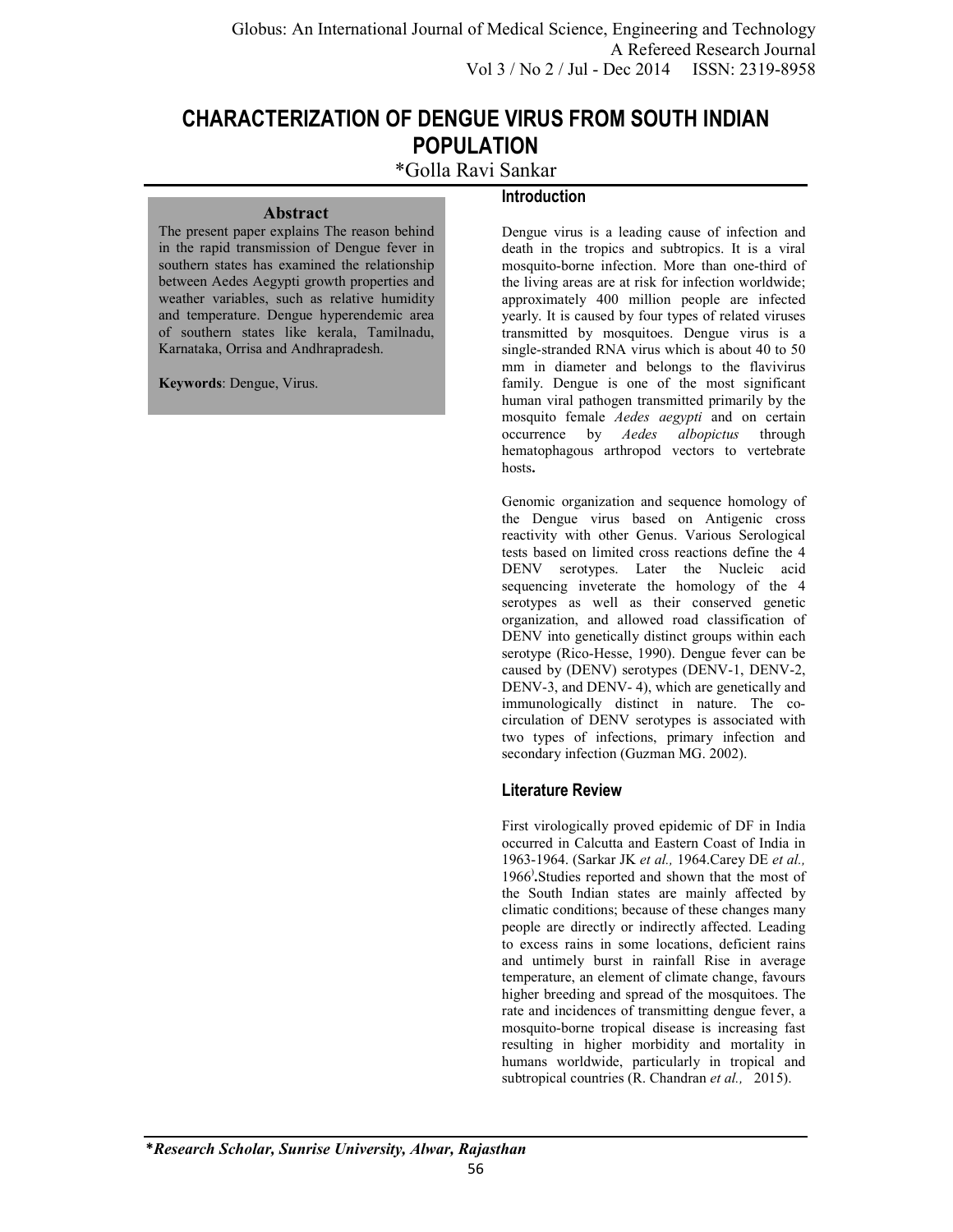The risk of dengue has increased in recent years due to rapid urbanization, and deficient water management including improper water storage practices in urban, peri-urban and rural areas, leading to proliferation of mosquito breeding sites. The cases peak after monsoon and it is not uniformly distributed throughout the year. However, in the southern states the transmission is perennial (National Vector Borne Disease Control –Annual Report-2014-15). The risk of dengue has increased due to rapid urbanization, and comanagement including improper practices in urban, peri-urban an leading to proliferation of mosquito The cases peak after monsoon uniformly distributed thro



**Fig: Reported Dengue cases in India India-2015** 

The reason behind in the rapid transmission of Dengue fever in southern states has examined the The reason behind in the rapid transmission of<br>Dengue fever in southern states has examined the<br>relationship between Aedes Aegypti growth properties and weather variables, such as relative humidity and temperature. Dengue hyperendemic area of southern states like kerala,Tamilnadu,Karnataka,Orrisa and Andhrapradesh and the results highlight the importance of climatic factors on the growth of the Aedes Aegypti. The impact of small variations in temperature and humidity on the reproductive activity and survival of the Aedes Aegypti is also the factor. Studies broadly noticed that Aedes Aegypti populations in hot climates can nearly double during periods of mild temperatures rather than in periods of high temperatures (Zhaoxia in Wang *et al.,* 2012). ities and weather variables, such as relative<br>ity and temperature. Dengue hyperendemic<br>of southern states like<br>Tamilnadu,Karnataka,Orrisa and<br>apradesh and the results highlight the<br>ance of climatic factors on the growth of

### **Methodology**

## **Serological detection using Rapid kits: tection**

The acquired immune response to dengue virus infection consists of the production of immunoglobulin's (IgM, IgG and IgA) that are mainly specific for the virus envelope (E) protein. The intensity of the response varies depending on whether the individual has a primary or secondary dengue infection. During a primary dengue infection, the IgM response is typically higher titre and more specific than during secondary infections. The titre of the IgG response is higher during secondary infection than during primary infection. IgA- and IgE-based assays have also been used but the utility of these immunoglobulin's The acquired immune response to dengue virus<br>infection consists of the production of<br>immunoglobulin's (IgM, IgG and IgA) that are<br>mainly specific for the virus envelope (E) protein.<br>The intensity of the response varies dep for the serodiagnosis of dengue infections requires further validation.

Dengue-specific IgM is a useful diagnostic and surveillance tool for to know dengue infection. IgM is initially detectable between 3 to 5 days post onset of fever in  $~50\%$  of hospitalized patients and has a sensitivity and specificity of  $\sim 90\%$  and 98%, respectively, when assays are undertaken five days or more after the onset of fever. Dengue IgM is expressed earlier than dengue-specific IgG (Rosanna *et al.,* 2010). erodiagnosis of dengue infections requires<br>alidation.<br>specific IgM is a useful diagnostic and<br>nce tool for to know dengue infection. IgM<br>ly detectable between 3 to 5 days post<br>fever in ~50% of hospitalized patients and a sensitivity and specificity of  $\sim$ 90% and 98%, pectively, when assays are undertaken five days more after the onset of fever. Dengue-specific

Dengue infection was initially screened using rapid kits (SD BIOLINE Dengue Duo kit), is a quick, an *in-vitro* immunochromatographic, one step assay designed to detect both dengue virus NS1 antigen and antibodies to Dengue virus (Dengue IgG/IgM) in human serum, plasma or whole blood. SD BIOLINE Dengue Duo rapid test contains two test devices (left side; Dengue NS1 Ag test, right side; Dengue IgG/IgM test). Dengue infection was initially screened using rat<br>
kits (SD BIOLINE Dengue Duo kit), is a quid<br>
an *in-vitro* immunochromatographic, one stassay designed to detect both dengue virus N<br>
antigen and antibodies to Dengue vir

### **Test Procedure:**

- 1. Test cassettes were taken from the pouches of the kit, Lay on a clean flat surface and labeled.
- 2. 5μl of serum sample was added to the Sample Well labeled (A) of the test cassette using a measuring pipette.
- 3. Follow sample addition with 3 drops of the diluent provided in the dropper bottle by holding the bottle vertically over the (S) well.
- 4. Results were observed after 5 minutes for strong positives, or up to 30 minutes for weaker positives compared with negatives.

#### **Limitations of the Test:**

- Dengue IgG/IgM test is designed to detect antibodies against the Dengue virus in serum.
- For samples that test Positive by the Dengue IgG/IgM test, more specific confirmatory testing should be done.
- A clinical evaluation of the patient's situation and history should also be made before a final diagnosis is established.
- The use of a rapid test alone is not sufficient to diagnose Dengue fever even if antibodies are present. Also, a Negative result does not preclude the possibility of infection with Dengue virus.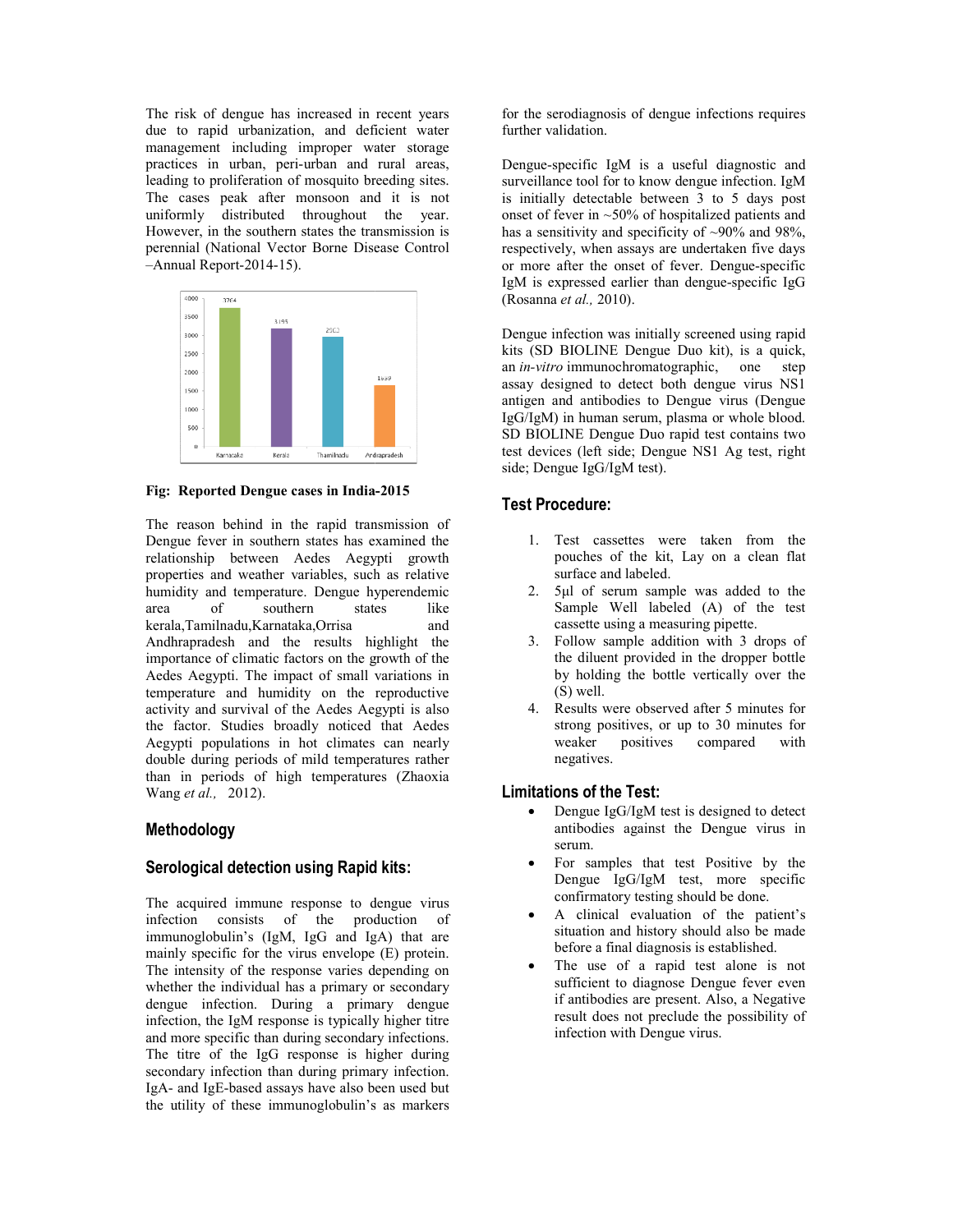# **Results:**

A total 749 serum samples, including samples from the first visit, were tested and 364 (48.59%) found positive for DEN infection. 110 (30.21%) samples were DEN IgM positive; 148 (40.65%) were NS1 antigen positive and 106 (29.12%) samples were positive by RT-qPCR. The gender wise results revealed that males are more infected as compared to females 226 (62.08%) and 138 (37.91%). Serotypes were identified in all RT-qPCR positive samples in that 15 (14.15%) were DENV1, 84 (79.24%) were DENV2, 6 (5.66%) were DENV3 and but only 1 (0.94%) was DENV4. Of the 364 samples, the following clinical features were seen at the time of presentation: fever in 346 (95.1%), vomiting 254 (69.1%), Abdominal pain 119(32.5%), nausea81 (22.9%), rashes61 (16.7%) and mucosal bleeds 63(17.2%). low platelet count [ $100,000$ ] in 189 (51.9%). Of the 106 patients in whom dengue virus RNA was detected, the following clinical features were seen at the time of presentation: fever in 69 (65.09%), nausea and/vomiting 24(23.69%), Rash 20(17.92%) and headache 19 (17.92%). DHF was observed in 58

(54.71 %) cases. Skin rash, dehydration, nausea/vomiting, shortness of breath was more significantly associated with DHF than DF.

#### **Table: Symptoms and clinical parameters of DENV infected patients**

| <b>Characteristics</b> | <b>PERCENTAGE</b> |  |
|------------------------|-------------------|--|
|                        | (%)               |  |
| Fever                  | (346)95.1         |  |
| Vomiting               | (254)69.1         |  |
| <b>Abdominal Pain</b>  | (119)32.5         |  |
| <b>Nausea</b>          | (81)22.9          |  |
| <b>Rashes</b>          | (61)16.7          |  |
| <b>Mucosal bleeds</b>  | (63)17.2          |  |
| CLINICAL               |                   |  |
| <b>PARAMETERS</b>      |                   |  |
| <b>Hepatomegaly</b>    | (8)2.1            |  |
| <b>Ascites</b>         | (14)3.8           |  |
| <b>Bleeding</b>        | (92)25.3          |  |
| <b>Manifestations</b>  |                   |  |
| Shock                  | (29)8             |  |
| Platelet count:        | 189(51.9%)        |  |
| $<$ 100000             |                   |  |

#### **Table: Clinical characteristics of DF, DHF and DSS**

| Table: Chillcal characteristics of Dr. DHF and DSS |                          |               |                 |  |  |  |  |
|----------------------------------------------------|--------------------------|---------------|-----------------|--|--|--|--|
| <b>Characterictics</b>                             | $DF(n=38)$               | $DHF(n=58)$   | $DSS(n=10)$     |  |  |  |  |
| Fever                                              | $22(57.89\%%$            | 37(63.79%)    | $10(100\%)$     |  |  |  |  |
| Headache                                           | 7(21.05%)                | $4(6.89\%)$   | $8(0.88\%)$     |  |  |  |  |
| Nausea and/vomiting                                | 5(13.15%)                | $11(18.96\%)$ | $8(0.88\%)$     |  |  |  |  |
| Rash                                               | $4(10.52\%)$             | $7(12.06\%)$  | $9(0.9\%)$      |  |  |  |  |
| <b>Haemorrhage</b>                                 |                          |               |                 |  |  |  |  |
| Patechiae                                          | ۰                        | $2(3.44\%)$   | 2(20%)          |  |  |  |  |
| <b>Epistaxis</b>                                   | -                        | 14(24.13%)    | 2(20%)          |  |  |  |  |
| Malena                                             | -                        | $7(12.06\%)$  | $1(10\%)$       |  |  |  |  |
| <b>Shock</b>                                       | -                        | $4(6.89\%)$   |                 |  |  |  |  |
| Other sites of bleeding                            | $\overline{\phantom{0}}$ | $31(53.44\%)$ | 2(20%)          |  |  |  |  |
|                                                    |                          | 20<br>21      | $\Lambda$<br>22 |  |  |  |  |

**Table: Age and gender wise distribution of all patients** 

| Age    | No. of patients $(\% )$ | <b>Total</b> |             |
|--------|-------------------------|--------------|-------------|
|        | Male                    | Female       |             |
| $<$ 10 | 75                      | 40           | 115         |
|        | $(65.21\%)$             | $(34.70\%)$  | (31.59%)    |
| $11 -$ | 66                      | 32           | 98          |
| 20     | $(67.34\%)$             | (32.65%)     | $(26.92\%)$ |
| $21 -$ | 24                      | 18           | 42          |
| 30     | $(57.14\%)$             | (42.85%)     | $(11.53\%)$ |

| <i>J</i> I( <i>JJ</i> .44/0) |              | $\angle(\angle U/0)$ |                    |                  |
|------------------------------|--------------|----------------------|--------------------|------------------|
|                              | $31 -$       | 20                   | 22                 | 42               |
|                              | 40           | $(47.61\%)$          | $(52.38\%)$        | $(11.53\%)$      |
|                              | $41-$        | 22                   | 12                 | 34               |
|                              | 50           | $(64.70\%)$          | (35.29%)           | $(9.3\%)$        |
|                              | $51-$        | 11                   | 8                  | 19               |
|                              | 60           | (57.89%)             | $(42.10\%)$        | $(5.21\%)$       |
|                              | >60          | 8<br>$(57.14\%)$     | 6<br>(32.85%)      | 14<br>$(3.84\%)$ |
|                              | <b>Total</b> | 226<br>$(62.08\%)$   | 138<br>$(37.91\%)$ | 364              |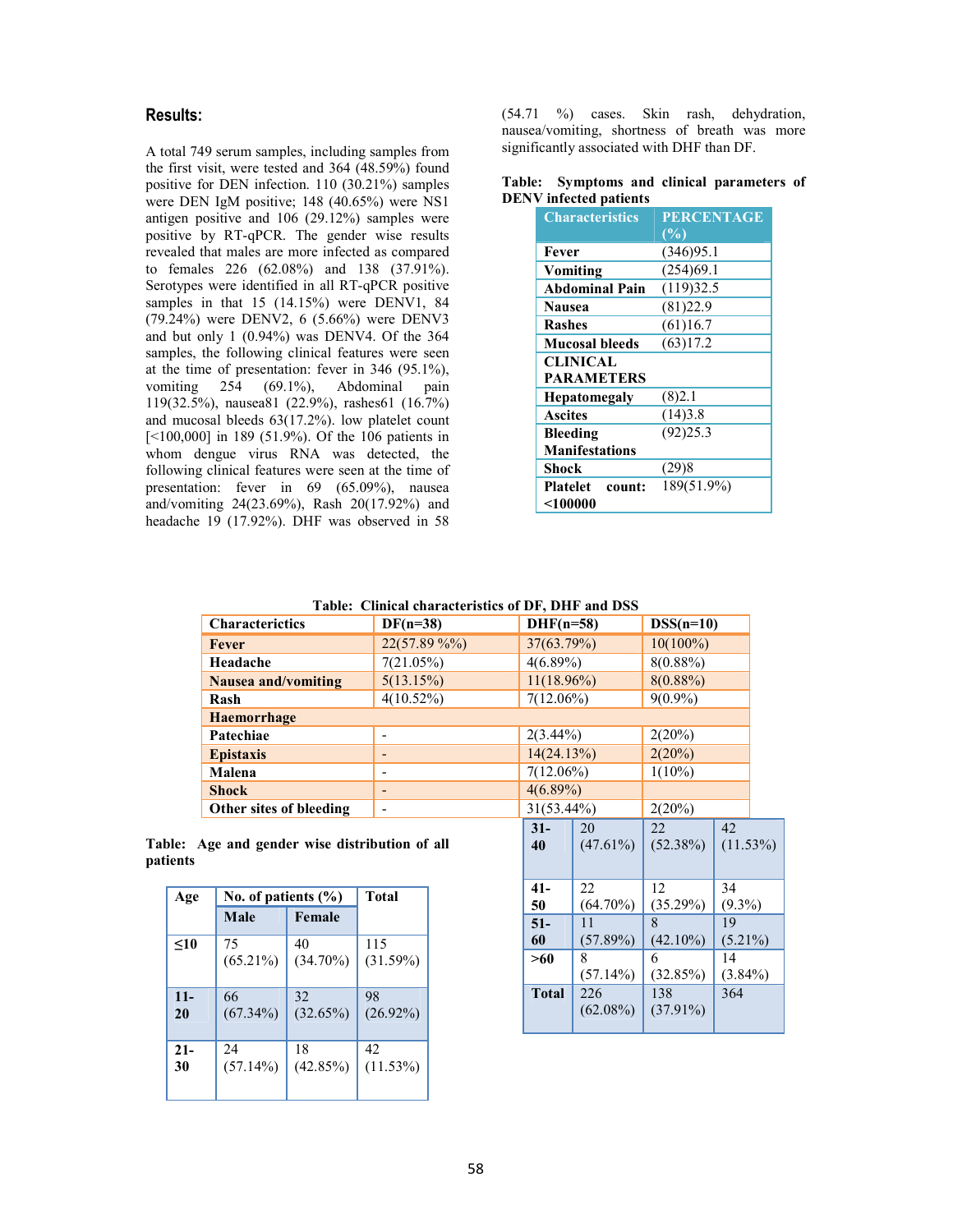

**Fig: Showing different age groups in all patients** 



**Fig: . Showing DENV positive difference in male and female patients** 

### **Discussion**

The monitoring of DENV activity is required for public health importance, as the dengue fever and qPCR. Age wise distribution revealed that the highest number of dengue cases were detected in highest number of dengue cases were detected in the age group of  $\leq 10$  years, followed by 11–20 years and above. In the highest age group (above 60 years), the number of positive cases were too small and only 3.84% dengue IgM positivity was found in the male individuals. In all the age groups, males were more affected than the females. During the year-round study, although small number of samples from suspected dengue cases were referred to us during the period from January to May, only a few were positive to dengue IgM antibody by ELISA method. It is evident from our study tha dengue cases actually started from the month of June and attained its peak in the month of November during this year, which is the post monsoon period. It may be explained by the fact that the stagnant fresh water during the rainy seasons (June to October) favoured the breeding of the vector mosquitoes. and above. In the highest age group (above<br>ars), the number of positive cases were too<br>and only 3.84% dengue IgM positivity was<br>in the male individuals. In all the age groups,<br>were more affected than the females. During<br>aa from the month of<br>in the month of<br>which is the postqPCR. Age wise distibution revealed that the sag eron of Syears. This age group is also at highest risk<br>the payer as a manyor of SID years, followed by 11-20<br>years and above. In the highest group (above<br>of three age compos

# **Conclusion**

Our study has important implications, for understanding dengue serotype distribution, transmission and developing control strategies. Our findings confirm that there is a high infection pressure at young ages, as more than half of children experience their first infection before the

DHF/DSS are increasing worldwide and are<br>  $\frac{1}{2}$  and  $\frac{1}{2}$  and  $\frac{1}{2}$  and  $\frac{1}{2}$  and  $\frac{1}{2}$  and  $\frac{1}{2}$  and  $\frac{1}{2}$  and  $\frac{1}{2}$  and  $\frac{1}{2}$  and  $\frac{1}{2}$  and  $\frac{1}{2}$  and  $\frac{1}{2}$  and  $\frac{1}{2}$  a spreading in the places, where it was previously not reported. The first isolation of DENV serotype 1 and 4 was reported from India in 1964 and serotype 3 in 1968 (Ref). Although concurrent infection with more than one serotype of DENV in the same individual is uncommon, high percentage of concurrent infections with different DENV serotypes had been detected at an outbreak in Delhi, India, in 2006. Kolkata is a dengue endemic zone; frequent outbreaks of DF and DHF have been occurring since last centuries. In Kolkata, dengue was first documented in 1824 and several epidemics took place in the city during the years 1836, 1906, 1911, and 1972, affecting 40% of the city people (). The last large-scale dengue outbreak has been recorded in the year 2005. In the rural areas of West Bengal, dengue is gradually spreading and establishes new reports. No continuous monitoring of the molecular detection of the dengue serotype has yet been attempted in the city of Kolkata, either in epidemic or in sporadic dengue outbreaks. spreading in the places, where it was previously not<br>reported. The first isolation of DENV serotype 1<br>and 4 was reported from India in 1964 and serotype<br>3 in 1968 (Ref). Although concurrent infection<br>with more than one ser Delhi, India, in 2006. Kolkata is a dengue endemic<br>zone; frequent outbreaks of DF and DHF have been<br>occurring since last centuries. In Kolkata, dengue<br>was first documented in 1824 and several<br>epidemics took place in the ci

In this study, 364 samples are showing positive for DENV out of DENV suspected 749 samples. But i that 110 samples are primarily detected with IgM/IgG, 148 samples are detected with NS1 Ag IgM/IgG, 148 samples are detected with NS1 Ag<br>and 106 samples are showing positivity for RT-

of mortality. The high level of transmission at very young ages, suggests that control strategies and future vaccination schedules that focus these age groups are likely to provide the most benefit. Finally, a number of studies have indicated that transitions in dengue epidemiology and serotype distribution, characterized by average age, environmental factors of cases. at suggests strategies and vaccination schedules that focus these age are likely to provide the most benefit, a number of studies have indicated that ons in dengue epidemiology and serotype thion, characterized by average

#### **References**

- 1. Ackermann M, Padmanabhan synthesis of RNA by the dengue virus<br>RNA-dependent RNA polymerase RNA-dependent RNA exhibits temperature dependence at the initiation but not elongation phase. J Biol synthesis of RNA by the de<br>
RNA-dependent RNA <br>
exhibits temperature dependent<br>
initiation but not elongation ph<br>
Chem 2001, 276:39926–39937.
- 2. Alcon S, Talarmin A, Debruyne M, Falconar A, Deubel V, Flamand M:Enzyme-linked immunosorbent assay specific to Dengue virus type 1nonstructural protein NS1 reveals circulation of the antigen in the blood during the acute phase of disease in patients experiencing primary or experiencing primary or secondary infections. J Clin Microbiol 2002, 40:376–381. Alcon S, Talarmin A, Falconar A, Deubel<br>M:Enzyme-linked immur<br>specific to Dengue<br>Inonstructural protein<br>circulation of the antige<br>during the acute phase<br>patients experiencing<br>secondary infections. J<br>2002, 40:376–381.<br>Allis
- 3. Allison SL, Schalich J, Stiasny K, Mandl CW, Heinz FX. Mutational evidence for